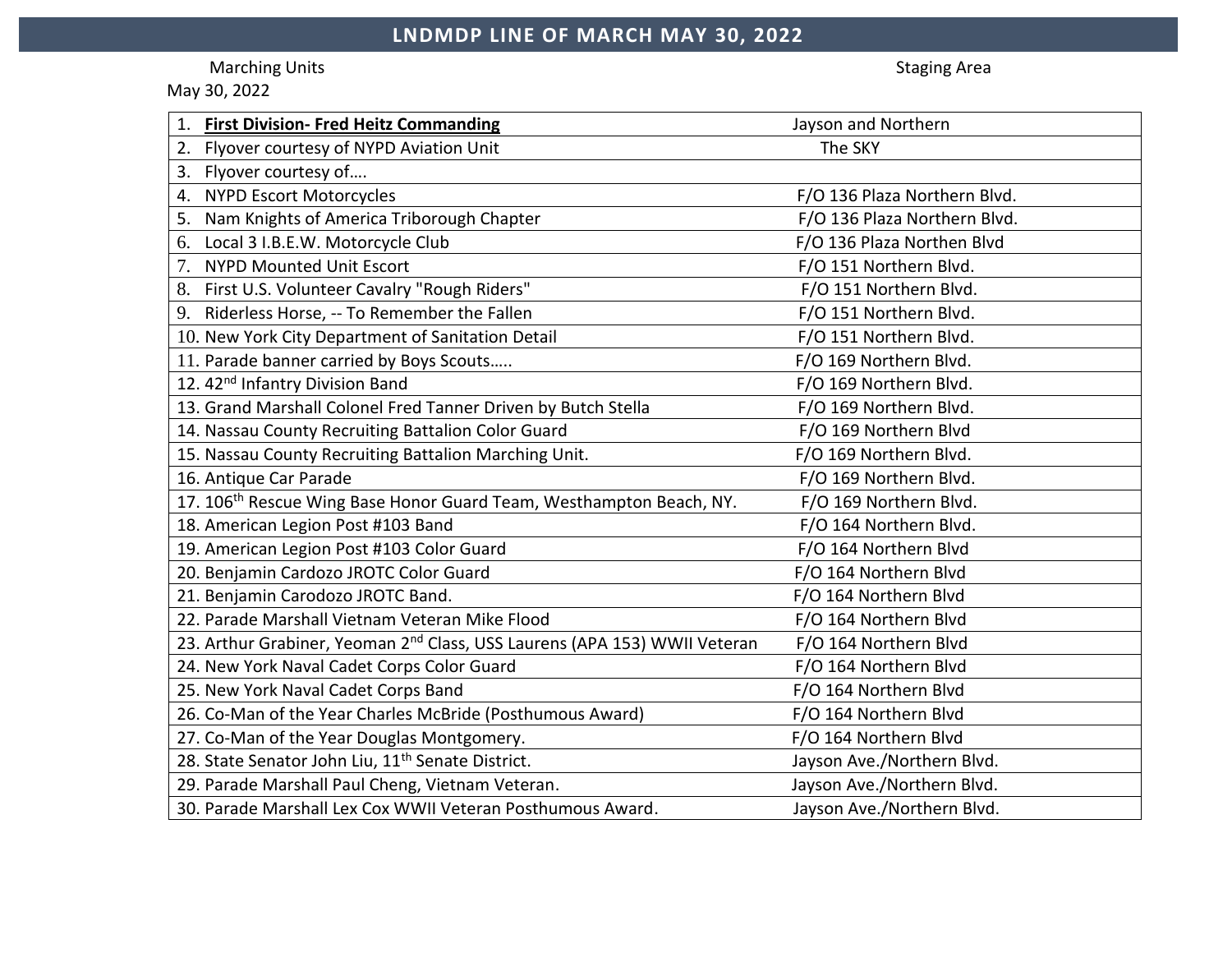Marching Units **Staging Area** and Staging Area and Staging Area and Staging Area and Staging Area and Staging Area

May 30, 2022

| 31. Michael Howley, Korean War Veteran.                            | Jayson Ave./Northern Blvd. |
|--------------------------------------------------------------------|----------------------------|
| 32. Optical Com group vehicle                                      | Jayson Ave./Northern Blvd. |
| 33. Federation of French War Veterans Jayson                       | Jayson Ave./Northern Blvd. |
| 34. Francis Lewis HS JROTC Drum Corps                              | F/O 164 Northern Blvd      |
| 35. Francis Lewis HS JROTC Color Guard                             | F/O 164 Northern Blvd      |
| 36. Francis Lewis HS JROTC Silent Drill Team                       | F/O 164 Northern Blvd      |
| 37. Francis Lewis HS JROTC Battalion                               | F/O 164 Northern Blvd      |
| 38. Brandywine Senior Living Veterans' contingent                  | F/O Enteprise Rent a Car   |
| 39. Manhasset-Lakevill FD Color Guard                              | <b>Fire Station</b>        |
| 40. Manhasset-Lakeville FD Band                                    | <b>Fire Station</b>        |
| 41. Manhasset-Lakeville FDCompanies                                | <b>Fire Station</b>        |
| 42. Vigilant FD Companies                                          | <b>Fire Station</b>        |
| 43. Second Division- Hariet Duffy Commanding                       |                            |
| 44. Little Neck-Douglaston Ambulance Corps                         | 55 Northern Blvd           |
| 45. Honorary Grand Marshall Governor Kathleen Hochul and Entourage | Northern Blvd/Buttonwood   |
| 46. U.S. Senator Chuck Schumer                                     | Northern Blvd/Buttonwood   |
| 47. Congressmember Grace Meng, 6th District                        | Northern Blvd/Buttonwood   |
| 48. Congressmember Thomas Suozzi, 3rd District                     | Northern Blvd/Buttonwood   |
| 49. U.S. Congressional Contingent                                  | Northern Blvd/Buttonwood   |
| 50. N.Y. State Attorney General Letitia James                      | Northern Blvd./Buttonwood  |
| 51. N.Y. State Senator John Liu                                    | Northern Blvd./Buttonwood  |
| 52. N.Y. State Legislature Contingent                              | Northern Blvd./Buttonwood  |
| 53. N.Y. State Assembly member Ed Braunstein                       | Northern Blvd./Buttonwood  |
| 54. N.Y. State Assembly member Ed Braunstein                       | Northern/Buttonwood        |
| 55. FDNY Emerald Society Pipes and Drums                           | 55 Northern Blvd           |
| 56. FDNY Color Guard                                               | 55 Northern Blvd           |
| 57. Honorary Grand Marshall, NYC Mayor Eric Adams and Entourage    | 55 Northern Blvd           |
| 58. Queens Borough President Donovan Richards                      | 55 Northern Blvd.          |
| 59. NYC Deputy Commissioner Veterans Affairs Paul Vallone          | 55 Northern Blvd.          |
| 60. City Council Member Vickie Paladino                            | 55 Northern Blvd           |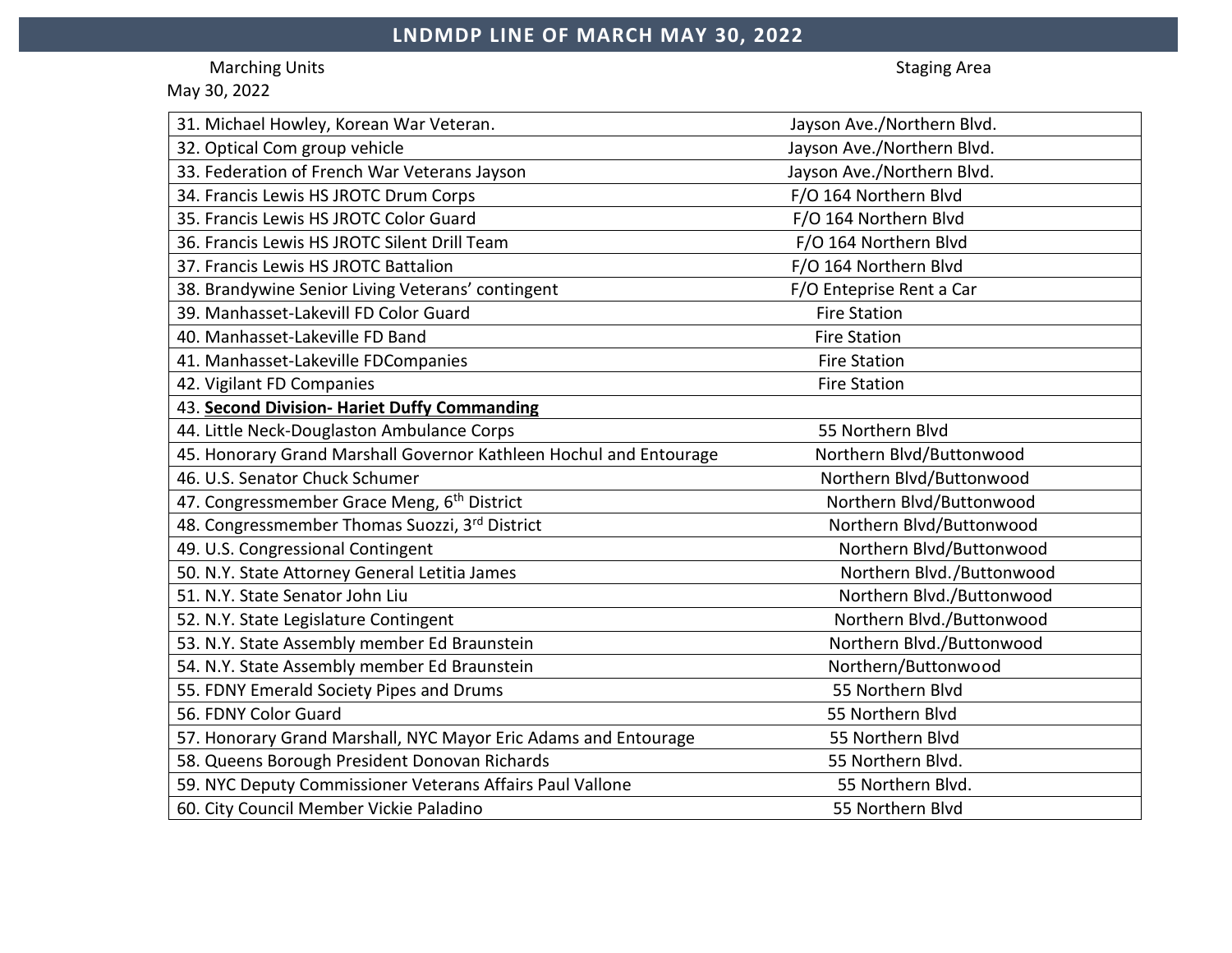Marching Units **Staging Area** and Staging Area and Staging Area and Staging Area and Staging Area and Staging Area

May 30, 2022

| 61. NY City Council Contingent                               | 55 Northern Blvd       |
|--------------------------------------------------------------|------------------------|
| 62. NYC Comptroller Brad Lander                              | 55 Northern Blvd       |
| 63. Co-Woman of the Year Patti Rifino                        | 55 Northern Blvd       |
| 64. Co-Woman of the Year Carolyn Meenan                      | 55 Northern Blvd       |
| 65. Community Service Award Recipient Victor Dadras          | 55 Northern Blvd       |
| 66. NYPD Emerald Society Pips & Drums                        | 55 Northern Blvd       |
| 67. NYPD Color Guard                                         | 55 Northern Blvd.      |
| 68. St. Anastasia Council #5911 Knights of Columbus          | 55 Northern Blvd       |
| 69. Douglaston Garden Club                                   | 55 Northern Blvd       |
| 70. Douglaston Civic Association                             | 55 Northern Blvd       |
| 71. St. Anne's Council #2429                                 | 55 Northern Blvd       |
| 72. Queens Village Republican Club                           | 55 Northern Blvd       |
| 73. Flushing Rotary Club                                     | 55 Northern Blvd       |
| 74. Zion Episcopal Church                                    | 55 Northern Blvd       |
| 75. Harvest Church of NY                                     | 55 Northern Blvd       |
| 76. Sue Can Do Marching Band                                 | 55 Northern Blvd       |
| 77. FDNY EMS 20 <sup>th</sup> Anniversary Ambulance          | <b>Great Neck Road</b> |
| 78. FDNY Antique Rig                                         | <b>Great Neck Road</b> |
| 79. FDNY 100 <sup>th</sup> Anniversary Truck                 | <b>Great Neck Road</b> |
| 80. FDNY Engine 313 Douglaston House                         | <b>Great Neck Road</b> |
| 81. FDNY Ladder 164 Douglaston House                         | <b>Great Neck Road</b> |
| 82. FDNY Vehicle Contingent                                  | <b>Great Neck Road</b> |
| 83. Glen Oaks Volunteer Amulance Corps Color Guard/Ambulance | <b>Great Neck Road</b> |
| 84. Udalls Cove Preservation Committee                       | 55 Northern Blvd       |
| 85. Westmoreland Association                                 | 55 Northern Blvd       |
| 86. Mohsen Zandieh Arash Realestate                          | 55 Northern Blvd.      |
| 87. Third Division Steve Aronowitz Commanding                |                        |
| 88. Tappan Zee Bridgemen                                     | Nassau Road            |
| 89. Dance Mechanix                                           | Nassau Road            |
| 90. PS 94 The David D. Porter School                         | Nassau Road            |